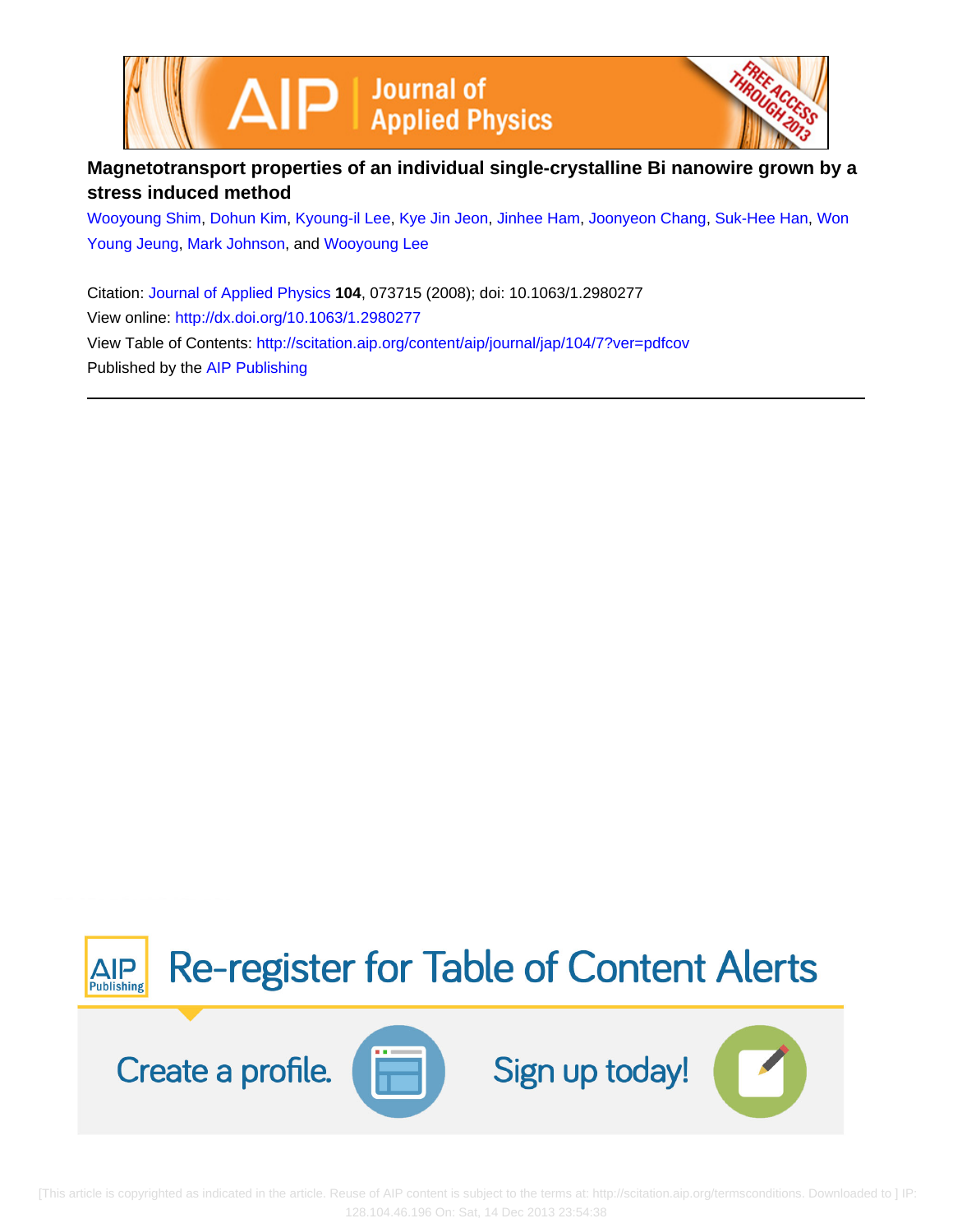## **[Magnetotransport properties of an individual single-crystalline Bi nanowire](http://dx.doi.org/10.1063/1.2980277) [grown by a stress induced method](http://dx.doi.org/10.1063/1.2980277)**

Wooyoung Shim, $^{1, \text{a)}}$  Dohun Kim, $^{1}$  Kyoung-il Lee, $^{1}$  Kye Jin Jeon, $^{1}$  Jinhee Ham, $^{1}$ Joonyeon Chang,<sup>2</sup> Suk-Hee Han,<sup>2</sup> Won Young Jeung,<sup>2</sup> Mark Johnson,<sup>3</sup> and Wooyoung Lee<sup>1[,b](#page-1-1))</sup> 1 *Department of Materials Science and Engineering, Yonsei University, 134 Shinchon, Seoul 120-749, Republic of Korea* 2 *Korea Institute of Science and Technology (KIST), P.O. Box 131, Cheongryang, Seoul 136-791,*

*Republic of Korea* 3 *Naval Research Laboratory, Washington, DC 20375, USA*

Received 29 April 2008; accepted 21 July 2008; published online 3 October 2008-

The magnetotransport properties of an individual crystalline Bi nanowire have been investigated in the range of 2–300 K using four-point measurements. *I*-*V* measurements show that the contacts were Ohmic at both 2 and 300 K, corresponding to resistivities of  $1.0 \times 10^{-4}$  and  $8.2 \times 10^{-5}$   $\Omega$  cm, respectively. The transverse magnetoresistance (MR) (2496% at 110 K) and longitudinal MR (−38% at 2 K) for the Bi nanowire were found to be larger than any values reported in the literature, demonstrating that the Bi nanowires grown by a stress induced method are high-quality single crystalline. The observed transverse and longitudinal MR behaviors in the Bi nanowire are consistent with variations in carrier concentrations as well as electronic structures, such as Fermi level and band overlap, based on simple two band model. © *2008 American Institute of Physics*. [DOI: [10.1063/1.2980277](http://dx.doi.org/10.1063/1.2980277)]

There have been numerous studies $1-13$  $1-13$  of semimetallic bismuth (Bi) with unusual transport properties over the last decade. The studies have involved both fundamental transport researches and possible thermoelectric applications. The great interest in Bi nanowires lies in the opportunity for exploring novel low-dimensional phenomena since the smallest effective mass of all known materials,  $\sim 0.001 m_e$ , makes it easy to observe the quantum confinement effect.<sup>1[–3](#page-4-1)</sup> Realization of single-crystalline Bi nanowire devices, such as thermoelectric devices, would be a major development in thermoelectricity.<sup>4</sup>

However, to date, the electronic and magnetic transport properties of an individual single-crystalline Bi have not been studied because making electrical Ohmic contacts to Bi nanowires remains extremely difficult. This difficulty is due to a native 10-nm-thick Bi oxide layer that forms on the outer surface of the nanowire as well as its very low melting point (271.3 °C).<sup>[5](#page-4-3)</sup> Although Cronin *et al.*<sup>5</sup> and Choi *et al.*<sup>[6](#page-4-4)</sup> demonstrated four-point measurements of an individual nanowire using a focused ion beam to remove the oxide layer, they were limited in measurements of absolute resistivity without further fundamental transport properties such as magnetoresistance (MR), Shubnikov-de Haas (SdH) oscillations,<sup> $\prime$ </sup> and gate effect.<sup> $\prime$ </sup> Individual single-crystalline Bi nanowires are of particular interest in this context since they provide an ideal system for investigating the transport properties and electronic structures of Bi nanowires for use in thermoelectricity.

In the present work, we present the magnetotransport properties of an individual single-crystalline Bi nanowire grown by a stress induced method, investigating in the range of 2–300 K using four-point measurements. We find that the transverse MR  $(2496\%$  at 110 K) and longitudinal MR (-38% at 2 K) for the Bi nanowire are the largest known values reported for Bi nanowires, indicative of the very long mean-free path and high-quality single crystalline of the nanowire. In order to clarify the MR behavior of the Bi nanowire, we also investigated temperature-dependent electronic structures and carrier concentrations of electrons and holes using a simple two band (STB) model.

In growing Bi nanowires, a Bi thin film was first deposited on a thermally oxidized Si (100) substrate in a dc/rf magnetron sputtering system with a basal pressure of 4  $\times 10^{-8}$  Torr. Interestingly, uniform straight Bi nanowires with high aspect ratios were found to be extruded from the surface of the as-grown films after heat treatment at 270 °C for 10 h. The Bi nanowires grown by our unique method were observed to be several hundred micrometers in length and a few tens of nanometers in diameter. The diameter and length of Bi nanowires were found to be tuned by controlling sputtering and annealing conditions. A detailed discussion of a stress induced method of Bi nanowires will be presented separately elswhere.<sup>7</sup> High-resolution transmission electron microscopy (HRTEM) studies revealed that a Bi nanowire is single crystalline and its axis is oriented along the trigonal direction  $[001]$  $[001]$  $[001]$  as shown in Fig. 1(a). A 10-nm-thick Bi oxide layer was also found to form on the outer surface of the nanowire. In order to make Ohmic contacts between Au electrodes and the nanowire, we employed a plasma etching technique to sputter away the oxide layer with Ar ions and then deposited Au electrodes by sputtering.<sup>7</sup> Both procedures

<span id="page-1-0"></span>a)Present address: Department of Materials Science and Engineering, Northwestern University, Evanston, IL 60208-3108, USA.

<span id="page-1-1"></span>b)Author to whom correspondence should be addressed. Electronic mail: wooyoung@yonsei.ac.kr.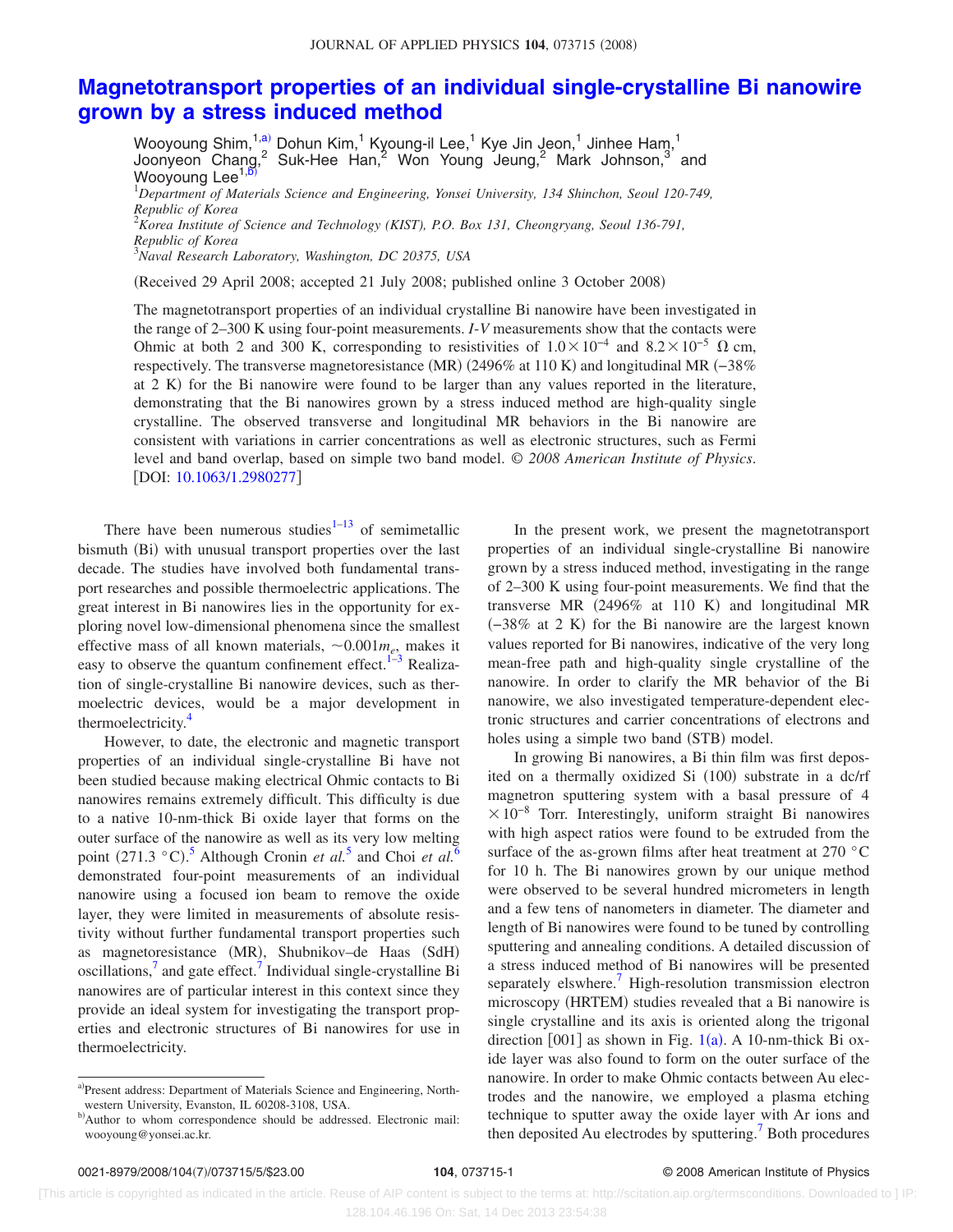<span id="page-2-0"></span>

FIG. 1. (Color online) (a) A HRTEM image of a Bi nanowire consisting of a single-crystalline Bi core and a 10-nm-thick amorphous  $Bi_2O_3$  layer. The inset shows a HRTEM image of the Bi nanowire showing a perfect single-crystalline material without defects. (b) A SEM image showing an individual 400-nmdiameter Bi nanowire with four Au electrodes, deposited by sputtering after plasma etching to remove the oxide layer. (c) Four-point *I-V* curves taken at both 2 K and room temperature for the Bi nanowire device.

were done *in situ* without breaking vacuum in order to prevent further formation of an oxide layer. A combination of electron-beam lithography and a lift-off process was utilized to fabricate an individual 400-nm-diameter nanowire device as shown in Fig.  $1(b)$  $1(b)$ . From *I-V* measurements, the contacts were observed to be Ohmic at both temperatures of 2 and 300 K, corresponding to resistivities  $\rho$  of  $1.0 \times 10^{-4}$  and  $8.2 \times 10^{-5}$  $8.2 \times 10^{-5}$  $8.2 \times 10^{-5}$  Ω cm, respectively [see Fig. 1(c)].

The temperature dependence of resistance  $R(T)$  for the individual 400-nm-diameter Bi nanowire with and without magnetic fields in the temperature range of 2–300 K is shown in Fig. [2.](#page-2-1) In a zero magnetic field  $(H=0)$  for the Bi

<span id="page-2-1"></span>

FIG. 2. (Color online) Temperature-dependent resistance for the 400-nmdiameter Bi nanowire, measured with and without a magnetic field of 9 T applied both perpendicular and parallel to the nanowire. The inset shows the temperature dependence of (a) transverse and (b) longitudinal MR ratios of the Bi nanowire with a magnetic field of 9 T.

nanowire, the temperature coefficient of resistance (TCR) was found to be positive (negative) above (below) 205 K, which was determined by the contribution of mobility (carrier concentration). TCR is negative in polycrystalline Bi nanowires since the contribution of the carrier concentration becomes dominant due to a decrease in the contribution of mobility caused by grain boundary scattering.<sup>8[,9](#page-5-3)</sup> The observed behavior of  $R(T)$  is believed to stem from the nature of the single-crystalline Bi nanowire, which will be further demonstrated by MR below.

Upon application of a magnetic field of 9 T, the variation in resistance with transverse fields  $(R_T)$  and longitudinal fields  $(R_L)$  to the axis of the nanowire has been investigated. MR is well known to be due to the bending of trajectories of carriers, for which the fundamental quantity is  $w_c \tau$ , where  $w_c = eH/m^*$  and *T* are the cyclotron frequency and relaxation time, respectively, and  $m^*$  is the effective mass. We found that  $R_T$  at 9 T increased as *T* decreased from 300 to 75 K since mean-free path increased with decreasing *T* due to the reduction in phonon scattering. It was also found that  $R_T$ decreased with decreasing *T* to 2 K after reaching a maximum at 75 K. Meanwhile, there were three regimes in  $R_L$ : (I)  $R_L$  decreased when  $205 \le T \le 300$  K, (II)  $R_L$  barely changed when  $75 < T < 205$  K, and (III)  $R_L$  abruptly decreased when  $2 < T < 75$  K as shown in Fig. [2.](#page-2-1) The reason for this will be addressed with calculated carrier concentrations as well as electronic structures such as Fermi level and band overlap.

The inset of Fig.  $2$  shows the variation in the  $(a)$  transverse and (b) longitudinal MR ratios in the temperature range of 2–300 K at 9 T for the Bi nanowire. The MR ratio is defined as  $[R(H) - R(0)]/R(0) \times 100$ , where  $R(0)$  is the zerofield resistance and  $R(H)$  is the resistance at 9 T. In the present work, the largest transverse MR (2496%) was observed at 110 K as shown in the inset of Fig.  $2(a)$  $2(a)$ , which is four times larger than the reported MR  $(35 K)$  of electrodeposited 400-nm-diameter Bi nanowire arrays grown using an anodic aluminum oxide template. $8,10$  $8,10$  The magnitude of the MR effect is determined by  $w_cT$ . At a given value of *H*, the value of  $w_c$  is an intrinsic property of a given material. Such a large MR originates from a long relaxation time  $(T)$  and mean-free path  $(\ell)$ , supporting the view that Bi nanowires grown by our novel growth method<sup> $\prime$ </sup> are the high-quality single crystalline.

 [This article is copyrighted as indicated in the article. Reuse of AIP content is subject to the terms at: http://scitation.aip.org/termsconditions. Downloaded to ] IP: 128.104.46.196 On: Sat, 14 Dec 2013 23:54:38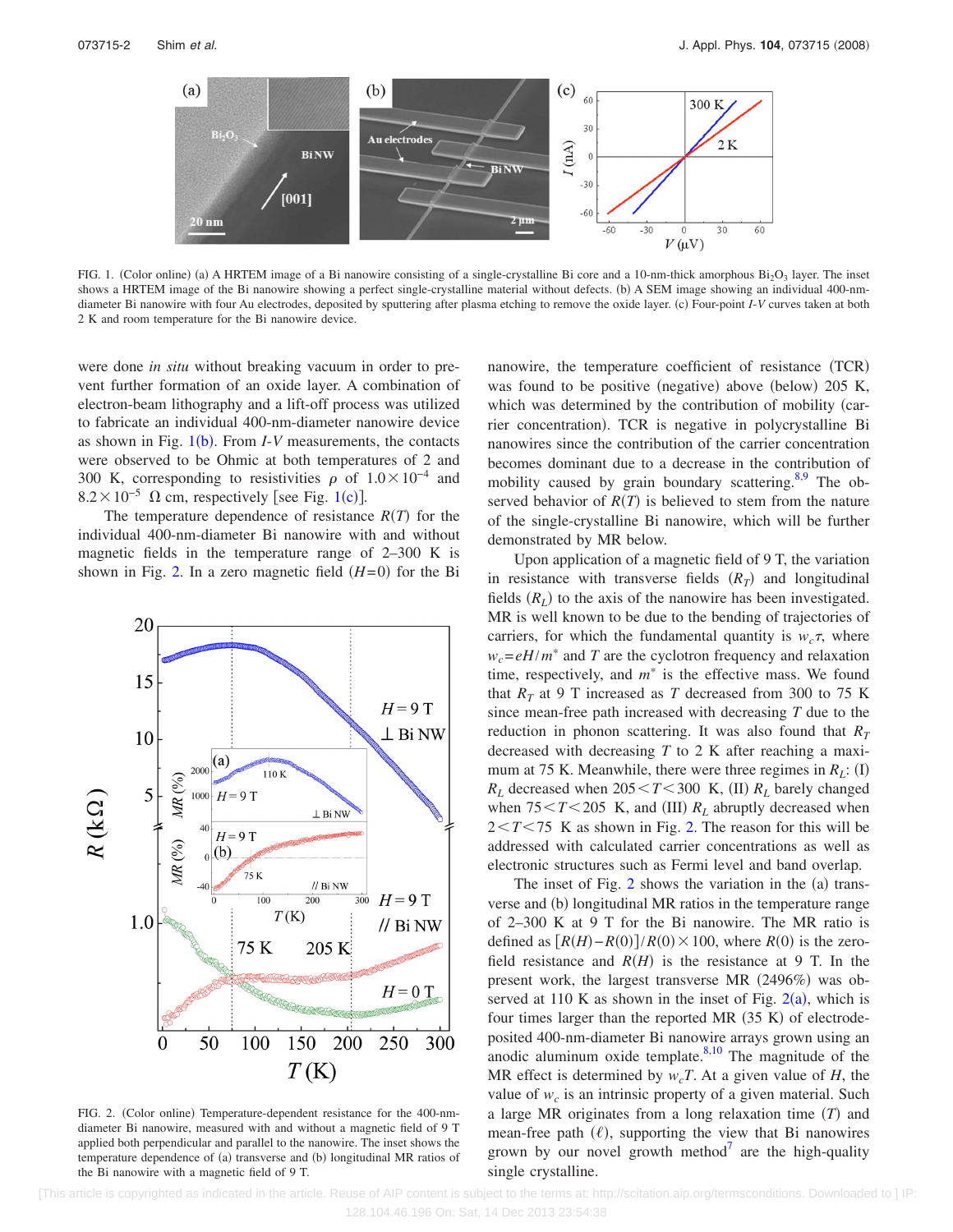On the other hand, the decreasing longitudinal MR with decreasing temperature at a high magnetic field, shown in the inset of Fig.  $2(b)$  $2(b)$ , was observed in the temperature range of 2–300 K at 9 T for the Bi nanowire. This is attributed to the reduced wire boundary scattering for carriers associated with the classical size effect.<sup>1[,2](#page-4-5)</sup> The wire boundary scattering effect arises from the reduction in the cyclotron radius,  $r_c$  $=(mv^2)/e(v \times H)$ , caused by a high magnetic field parallel to the axes of cyclotron resonance.<sup>1,[2](#page-4-5)</sup> The trajectories of the majority of electrons are helical between collisions with the boundary. In the plane normal to the wire axis, the projections of the electron trajectories are a circle when a magnetic field is applied parallel to the axis of the nanowire. With a high magnetic field,  $r_c$  gets smaller. Therefore, the effect of wire boundary scattering on the electrical resistance decreases with increasing *H*. Consequently, the electrical resistance of a nanowire will decrease as a magnetic field increases, giving rise to a negative MR. In addition, with decreasing *T*, mean-free path increases due to weaker electron-phonon scattering, further decreasing the electrical resistance of a nanowire. Therefore, the longitudinal MR decreased with decreasing *T* due to the reduced wire boundary scattering by the reduction in  $r_c$ . In our experiments, the largest longitudinal MR of −38*%* was observed at 2 K, indicating the strongest known wire boundary scattering effect in Bi nanowires reported in the literature.<sup>1,[2](#page-4-5)</sup> Again, our results demonstrate that the Bi nanowire has the longest mean-free paths due to high-quality single crystalline. In fact, meanfree path for a 120-nm-diameter Bi nanowire was found to be 1.35  $\mu$ m at room temperature, revealed from gate effect measurements.<sup>1</sup>

Figure [3](#page-3-0) shows the (a) calculated Fermi energy level and band overlap in the temperature range of  $0-300$  K, (b) schematics of energy-band diagrams at both the *L*-point and *T*-point, and (c) calculated concentrations of total carriers  $(n_T)$ , electrons, and holes of the Bi nanowire grown along the trigonal axis as a function of temperature. In order to clarify the behavior of MR in the Bi nanowire, we adopted a STB model.<sup>14</sup> Quantitatively, the variation in resistance upon a magnetic field can be expressed by

<span id="page-3-1"></span>
$$
MR = 4(\omega_c \tau)^2 \left\{ \frac{n_e n_h / (n_e + n_h)^2}{1 + [\omega_c \tau (n_e - n_h) / (n_e + n_h)]^2} \right\},
$$
 (1)

where  $n_e$  and  $n_h$  are the carrier concentrations of electrons and holes, respectively. Equation  $(1)$  $(1)$  $(1)$  shows that MR reaches a maximum at a certain *H* when the concentration of electrons and holes is equivalent, i.e.,  $n_e = n_h$ , implying that the carrier concentration plays a critical role in determining MR of Bi since the number of electrons is known to be comparable to the number of holes in Bi nanowires.<sup>4</sup>

Since electron effective mass  $(0.0052m_e)$  is two orders of magnitude smaller than hole effective mass  $(0.6340m_e)$ ,<sup>[15](#page-5-6)</sup> electrons contribute more to electrical transport than holes between 0–300 K. In particular, even in the temperature range of 205–300 K where the hole concentration is slightly larger than the electron concentration,  $n_e < n_h$  [see Fig. [3](#page-3-0)(c)], electrons are still expected to be the dominant carrier due to their small effective mass by two orders of magnitude.

<span id="page-3-0"></span>

FIG. 3. (Color online) (a) Calculated Fermi energy level and band overlap of the Bi nanowire in the temperature range of  $0-300$  K at 9 T. (b) Schematics of energy-band diagrams at both the *L*-point and *T*-point with Fermi energy level at temperatures of 75, 205, and 300 K at 9 T. (c) Calculated carrier concentrations of electrons and holes of the Bi nanowire grown along the trigonal axis as a function of temperature at 9 T.

Therefore, electron effective mass is used in Eq.  $(1)$  $(1)$  $(1)$  to obtain the cyclotron frequency.

In free electron model,<sup>11</sup> the Fermi energy  $E_F$  is temperature dependent as described by

$$
E_F = E_{F0} \left[ 1 - \pi^2 / 12 \left( \frac{kT}{E_{F0}} \right)^2 \right],
$$
 (2)

where  $E_{F0}$  is the Fermi energy at 0 K and *k* is the Boltzmann constant. Taking into account that  $E_{F0}$  is dependent on the magnetic fields, it was found that  $E_{F0}$  ranged from 26.9 meV (at  $0.1$  T) to 29.0 meV (at  $4.9$  T) and increased dramatically over 5 T.<sup>[12](#page-5-8)</sup> The variation in  $E_F$  ( $\Delta E_{F,0-300}$  <sub>K</sub>) in the temperature range of  $0-300$  K was calculated to be 16.2 meV [see Fig. [3](#page-3-0)(a)] using  $E_{F0}$ =34 meV at 9 T.<sup>12</sup> These calculations are in good agreement with the following estimates of carrier density using the density of states of Bi [see Fig.  $3(c)$  $3(c)$ ]. The value of  $\Delta E_{F,0-300~\text{K}} = 16.2~\text{meV}$  is negligible in most semiconductors because  $\Delta E_F$  is too small to compare with band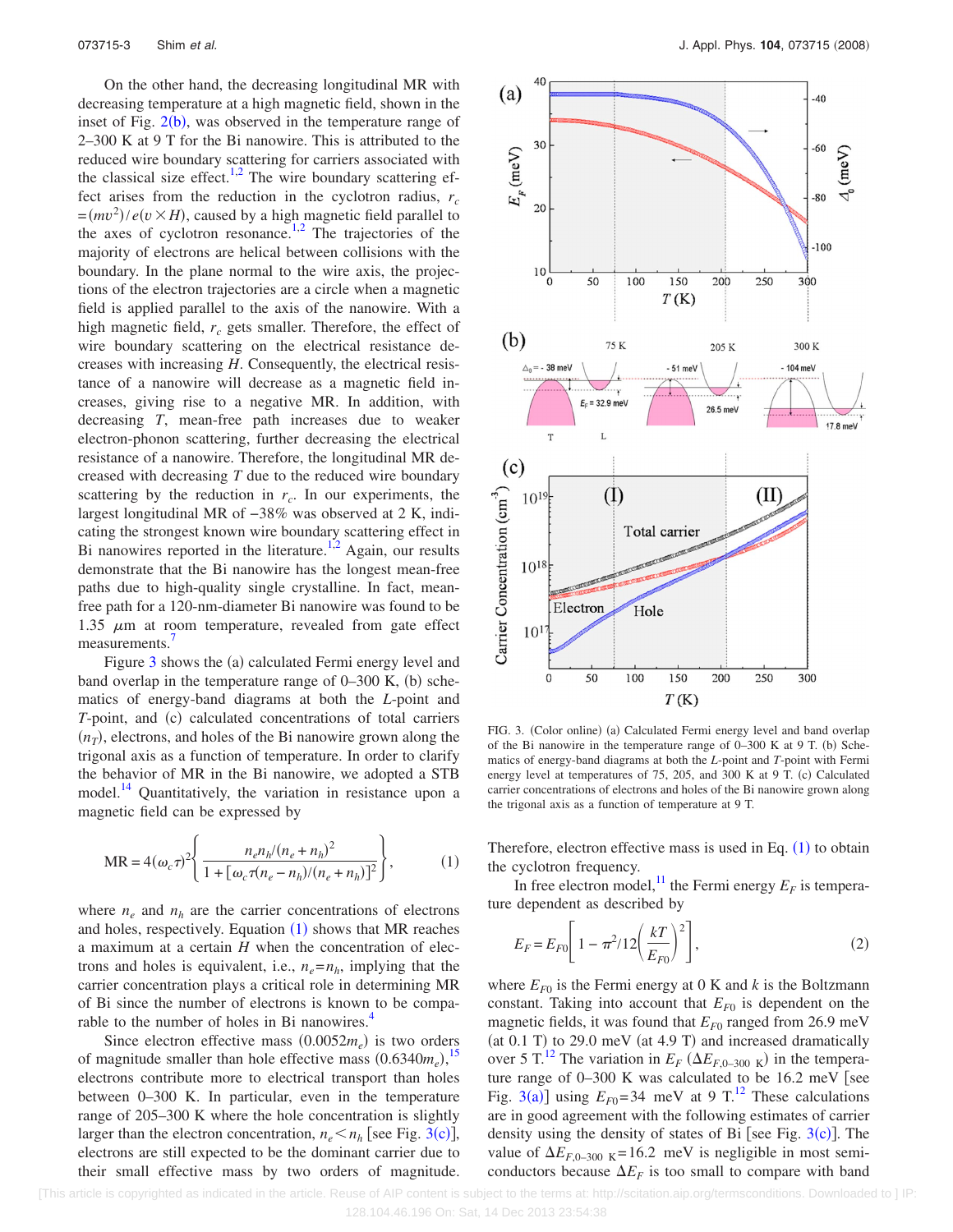gap. However,  $\Delta E_F$  (16.2 meV) should be considered in semimetallic Bi since it is comparable to the small band overlap  $(38 \text{ meV at } 0 \text{ K})$ . A further consideration is that the energy overlap of the bands [see Fig. [3](#page-3-0)(a)],  $\Delta_0$ , varies with temperature as given by $4,13$  $4,13$ 

$$
\Delta_0(T) = -\left(E_F^e + E_F^h\right),\tag{3}
$$

where  $E_F^e$  and  $E_F^h$  are the Fermi energies of the electrons and holes calculated from the edges of their bands, respectively. The calculated values of  $\Delta_0$  were found to be −38 meV at 75 K, −51 meV at 205 K, and −104 meV at 300 K, respectively, according to Eq.  $(3)$  $(3)$  $(3)$  of Ref. [13](#page-5-0) as shown in Fig.  $3(b)$ . Our results demonstrate that  $E_F$  and  $\Delta_0$  vary with temperature in the range of 0–300 K, suggesting that  $n_e$  and  $n_h$  are temperature dependent. In order to confirm this, the concentration of total carriers, electrons, and holes of the Bi nanowire as a function of temperature has been investigated.

In order to quantitatively interpret temperaturedependent  $n_e$  and  $n_h$ , the concentration of total carriers, electrons, and holes of the Bi nanowire as a function of temperature has been investigated. The functional form of the density of states,  $N(E)$ , can be obtained from Bi band structure calculations as follows: $\frac{15}{2}$ 

$$
N(E) = \frac{\sqrt{2}}{\pi^2 \hbar^3} (m_x m_y m_z)^{1/2} E^{1/2} \quad \text{for holes},
$$
 (4)

$$
N(E) = \frac{3\sqrt{2}}{\pi^2 \hbar^3} (m_x m_y m_z)^{1/2} \left(\frac{E^2}{E_g} - E\right)^{1/2} \left(\frac{2E}{E_g} - 1\right)
$$
  
for electrons, (5)

where  $m_x$ ,  $m_y$ , and  $m_z$  are the carrier effective masses and  $E_g$ is the direct band gap at the *L*-point. Employing the effective mass for holes and electrons as well as  $E_g$  values,<sup>4</sup> we calculated  $n_e$ ,  $n_h$ , and  $n_T$ , respectively, as shown in Fig. [3](#page-3-0)(c). In a previous study, total carrier concentrations in bulk Bi and Bi nanowires in the range of 0–300 K were calculated, but respective  $n_e$  and  $n_h$  values were not reported.<sup>4</sup> In Fig. [3](#page-3-0)(c), a crossover at which  $n_e = n_h$  was found at  $T = 205$  K, indicating that there are two regimes in carrier concentrations: (I)  $n_e$  $n_h$ , when 205  $\lt T \lt 300$  K and (II)  $n_e \gg n_h$ , when  $0 \leq T$  $1205$  K. Our results are in good agreement with the qualitative  $n_e$  and  $n_h$  values estimated from variations in  $E_F$  and  $\Delta_0$  according to temperature as shown in Fig. [3](#page-3-0)(b).

The STB model<sup> $14$ </sup> was utilized to clarify the correlations between the variations in  $R_T$ ,  $R_L$  and  $n_e$ ,  $n_h$ . As previously described,  $R_T$  increased with decreasing  $T$  to 75 K since mean-free path increased with decreasing *T* due to the reduction in phonon scattering. However,  $R<sub>T</sub>$  begins to decrease after showing a maximum resistance at *T*=75 K. Since mean-free path becomes less dominant at low *T*, carrier concentrations become more significant in determining  $R<sub>T</sub>$ . Our calculation shows large differences in  $n_e$  and  $n_h$  when *T* is less than 75 K, which is attributable to the decrease in  $R<sub>T</sub>$ according to Eq.  $(1)$  $(1)$  $(1)$ . Therefore, our results support the speculation that  $T_{\text{max}}$  at low  $T$  stems from the delicate balance between *T* dependence of *n* (and *p*) and  $\ell$  in a singlecrystalline Bi thin film.<sup>9</sup>

On the other hand, *RL* at 9 T decreased with decreasing *T* in the range of 205–300 K due to an increase in mean-free path. Then,  $R_L$  was found to no longer decrease with decreasing *T* in the range of  $75 < T < 205$  K. The invariant resistance in the temperature range is attributable to the imbalance between  $n_e$  and  $n_h$  according to Eq. ([1](#page-3-1)).  $R_L$  rapidly decreased with decreasing *T* to less than 75 K, attributed to the reduction in effective mass caused by  $n_e \rightarrow n_h$  as seen in Fig. [3](#page-3-0)(c) according to  $MR \propto w_c \tau = (eH/m^*) \cdot (\ell/v_F)$ . It should be noted that electron effective mass is two orders of magnitude smaller than the hole effective mass.<sup>15</sup>

In summary, we investigated the magnetotransport properties of an individual single-crystalline Bi nanowire grown by a stress induced method. We successfully fabricated a four-terminal device based on an individual 400-nmdiameter nanowire using a plasma etching technique to remove an oxide layer that formed on the outer surface of the nanowire. The transverse MR (2496% at 110 K) and longitudinal MR ratios (-38% at 2 K) for the Bi nanowire were found to be the largest known values reported for Bi nanowires. Our results demonstrate that the Bi nanowires grown by a stress induced method are the highest quality single crystalline ever reported in the literature. We found that the temperature dependences of Fermi energy  $(E_F)$  and band overlap  $(\Delta_0)$  led to an imbalance between electron concentration  $(n_e)$  and hole concentration  $(n_h)$  in the Bi nanowire, which is in good agreement with the calculated  $n_e$  and  $n_h$ values from the respective densities of states  $N(E)$  for electrons and holes, respectively. We also found that the imbalance of  $n_e$  and  $n_h$  played a crucial role in determining MR at *T*<75 K for  $R_T$  and at *T*<205 K for  $R_L$  while mean-free path was responsible for MR at  $T > 75$  K for  $R_T$  and at *T*  $>$  205 K for  $R_L$ . Further quantitative values, such as carrier concentration and mobility as well as mean-free path of an individual Bi nanowire through the observation of SdH oscillations and electrical gate effect, will be presented elsewhere.<sup>7</sup>

## **ACKNOWLEDGMENTS**

This work was supported by KOSEF through National Core Research Center for Nanomedical Technology (R15-2004-024-00000-0), by a grant from the fundamental R&D Program for Core Technology of Materials funded by the Ministry of Knowledge Economy, Republic of Korea, and by the Korea Research Foundation Grant funded by the Korean Government (MOEHRD, Basic Research Promotion Fund) (KRF-2007-314-C00107). MJ gratefully acknowledges the partial support of the Office of Naval Research, grant N0001408WX20705.

[This article is copyrighted as indicated in the article. Reuse of AIP content is subject to the terms at: http://scitation.aip.org/termsconditions. Downloaded to ] IP:

<span id="page-4-0"></span><sup>&</sup>lt;sup>1</sup>J. Heremans, C. M. Thrush, Y. Lin, S. Cronin, Z. Zhang, M. S. Dresselhaus, and J. F. Mansfield, *[Phys. Rev. B](http://dx.doi.org/10.1103/PhysRevB.61.2921)* 61, 2921 (2000).<br><sup>2</sup>Z Zhang Y Sun M. S. Drasselbaus, J. V. Ving. and J.

<span id="page-4-5"></span><sup>&</sup>lt;sup>2</sup>Z. Zhang, X. Sun, M. S. Dresselhaus, J. Y. Ying, and J. Heremans, *[Phys.](http://dx.doi.org/10.1103/PhysRevB.61.4850)* **[Rev. B](http://dx.doi.org/10.1103/PhysRevB.61.4850) 61, 4850 (2000).**<br><sup>3</sup>**V Lin**, **S P Cropin I** 

<span id="page-4-1"></span><sup>&</sup>lt;sup>3</sup>Y. Lin, S. B. Cronin, J. Y. Ying, M. S. Dresselhaus, and J. Heremans, [Appl. Phys. Lett.](http://dx.doi.org/10.1063/1.126829) **76**, 3944 (2000).

<span id="page-4-2"></span><sup>&</sup>lt;sup>4</sup>Y. M. Lin, X. Sun, and M. S. Dresselhaus, *[Phys. Rev. B](http://dx.doi.org/10.1103/PhysRevB.62.4610)* 62, 4610 (2000).

<span id="page-4-3"></span>S. B. Cronin, Y. Lin, O. Rabin, M. Black, J. Ying, M. Dresselhaus, P. Gai,

J. Minet, and J. Issi, [Nanotechnology](http://dx.doi.org/10.1088/0957-4484/13/5/322) 13, 653 (2002).

<span id="page-4-4"></span>D. Choi, A. Balandin, M. Leung, G. Stupian, N. Presser, S. Chung, J.